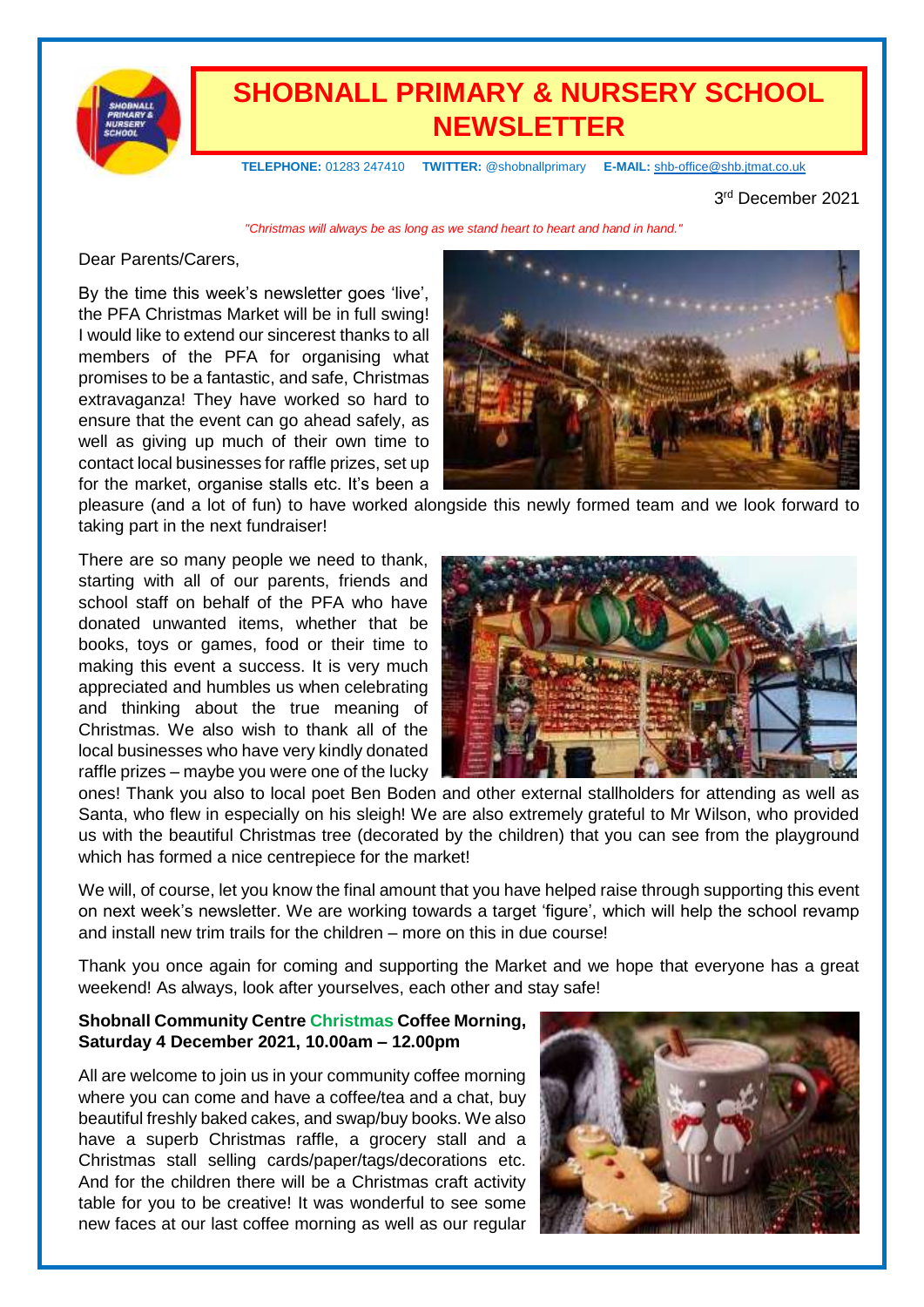visitors. Please come and join us in your local community centre where a warm and Christmassy welcome awaits you!

# **Information on New Measures in Response to the Identification of the Omicron Variant of COVID-19 in the UK**



On Saturday 27 November, the Prime Minister **[announced](https://www.gov.uk/government/news/prime-minister-sets-out-new-measures-as-omicron-variant-identified-in-uk-27-november-2021?utm_source=28%20November%202021%20C19&utm_medium=Daily%20Email%20C19&utm_campaign=DfE%20C19)** new temporary measures following the emergence of the Omicron variant of COVID-19 in the UK.

The new measures will be introduced as a precaution to slow down the

spread of the variant while more information is gathered. This will continue to be kept under review as the situation develops.

As always, the government's priority is for schools to deliver face-to-face, high-quality education to all pupils. The evidence is clear that being out of education causes significant harm to educational attainment, life chances, mental and physical health.

Therefore, please could we encourage the use of face coverings when in and around the school premises and for all to ensure that anyone with COVID-19 [symptoms](https://www.gov.uk/government/publications/covid-19-stay-at-home-guidance/stay-at-home-guidance-for-households-with-possible-coronavirus-covid-19-infection#symptoms) or a positive test result should stay at home and self-isolate immediately. If you have symptoms of COVID-19, you should arrange to have a PCR test as soon as possible. **This still applies even if you have received one or more doses of COVID-19 vaccine.** If you live in the same household as someone with COVID-19, you should stay at home and self-isolate. If you are fully vaccinated or aged under 18 years and 6 months [you are not required to self](https://www.gov.uk/government/publications/covid-19-stay-at-home-guidance/stay-at-home-guidance-for-households-with-possible-coronavirus-covid-19-infection#exempt)[isolate if you are a contact of someone who has tested positive for COVID-19.](https://www.gov.uk/government/publications/covid-19-stay-at-home-guidance/stay-at-home-guidance-for-households-with-possible-coronavirus-covid-19-infection#exempt) In addition to these existing measure, any suspected or confirmed close contacts of the Omicron variant will be asked to isolate for 10 days regardless of vaccination status or age. You will be contacted directly and told to isolate.

# **PFA Christmas Movie Night – Thursday 9 December 2021, 3.30 – 5.15pm**

Please don't forget to purchase your tickets for the PFA Christmas Movie Night on Thursday 9 December 2021 for children in Reception to Year 6. Each class has selected their own film to watch in their classroom. Tickets are on sale now at the beginning and end of the school day on the key stage 1 playground. They are priced at £2, or £3 if children wish to have a drink and popcorn with the film. Pick up will be from your child's usual gate at 5.15pm.



# **Christmas Performances for Parents**

We are still intending to hold 'live' performances for parents from next week, in line with government guidance. As long as audience members follow the procedures outlined below, we see no reason to cancel unless we receive any further information to the contrary.

| <b>Date</b>               | Time           | Year Group(s)                |
|---------------------------|----------------|------------------------------|
| Tuesday 7 December 2021   | 9.15am         | <b>Nursery and Reception</b> |
| Wednesday 8 December 2021 | 9.15am         | Nursery and Reception        |
| Friday 10 December 2021   | 9.15am         | Year 3                       |
| Monday 13 December 2021   | 9.15am AND 2pm | Year 1 and Year 2            |

Whilst there has been no charge for the tickets we will be having a retiring collection at the end of each performance in support of our designated charity for this season which is **St. Giles Hospice –** a charity close to all of our hearts. We also try to be as accommodating and as fair as we possibly can. As teachers and parents, we realise that parents do like to take photographs and videos of their child during performances as a personal memento. However, this can only be allowed if parents follow the strict guidelines which have been agreed by our school community, and we thank you for your co-operation with this: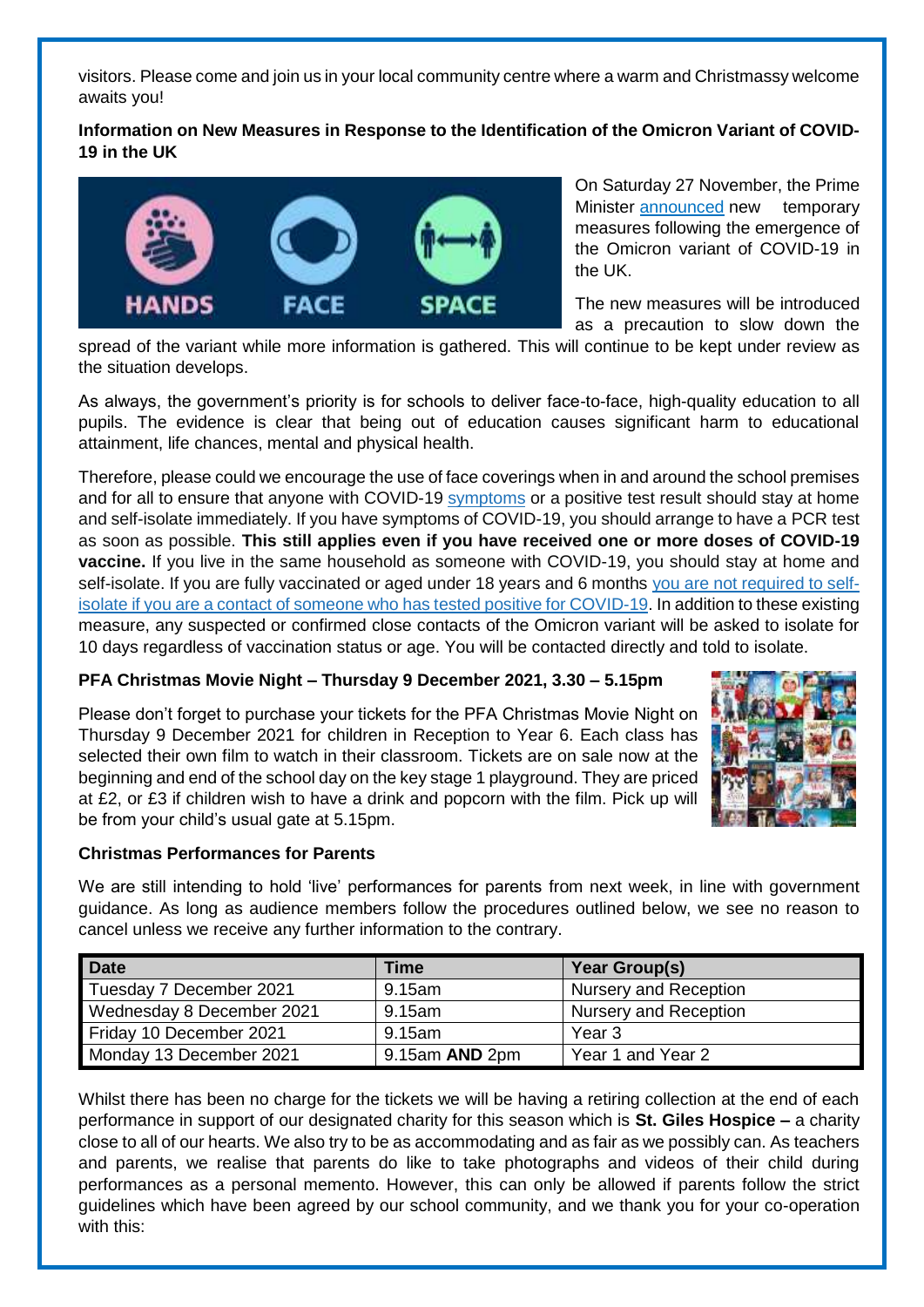- Photographs must not appear on the internet or social websites.
- Photographs/videos are used as a personal memento only and cannot be reproduced or shared elsewhere publicly.
- Parents wishing to take videos/photographs are asked to stand in a position which does not detract from the children's performances, and does not restrict the view of other audience members.

Please could we also ask you to:

- Wear a face covering.
- Use hand sanitiser before entering and leaving the hall.

In addition, we would also encourage you to:

- Complete a LFD test prior to attending on the day of the event.
- Not attend if you or anyone in your household is displaying symptoms or currently has tested positive for COVID.

We look forward to seeing you there!

#### **Year 5 Whitemoor Lakes**

The Year 5 children have had an absolutely wonderful time at Whitemoor Lakes this week! All children (and staff) were fully involved in climbing, archery, zip wires, problem solving plus other exciting challenges! The food on offer was incredible and the highlight had to be the Christmas dinner on Thursday evening. As always, the children have represented the school perfectly and the staff at the centre spoke incredibly fondly and highly of our wonderful children. Twitter has captured many memorable moments of this trip and of course these images are all replicated on the school website should you not use this social media app. Huge thanks to Mr Rowley, Mr Stevens, Mr Hussein and Mrs Riley for supporting this trip and supporting Mrs Knight. Have a restful weekend children, we are very proud of you!



U) ∢ Ш J Ш

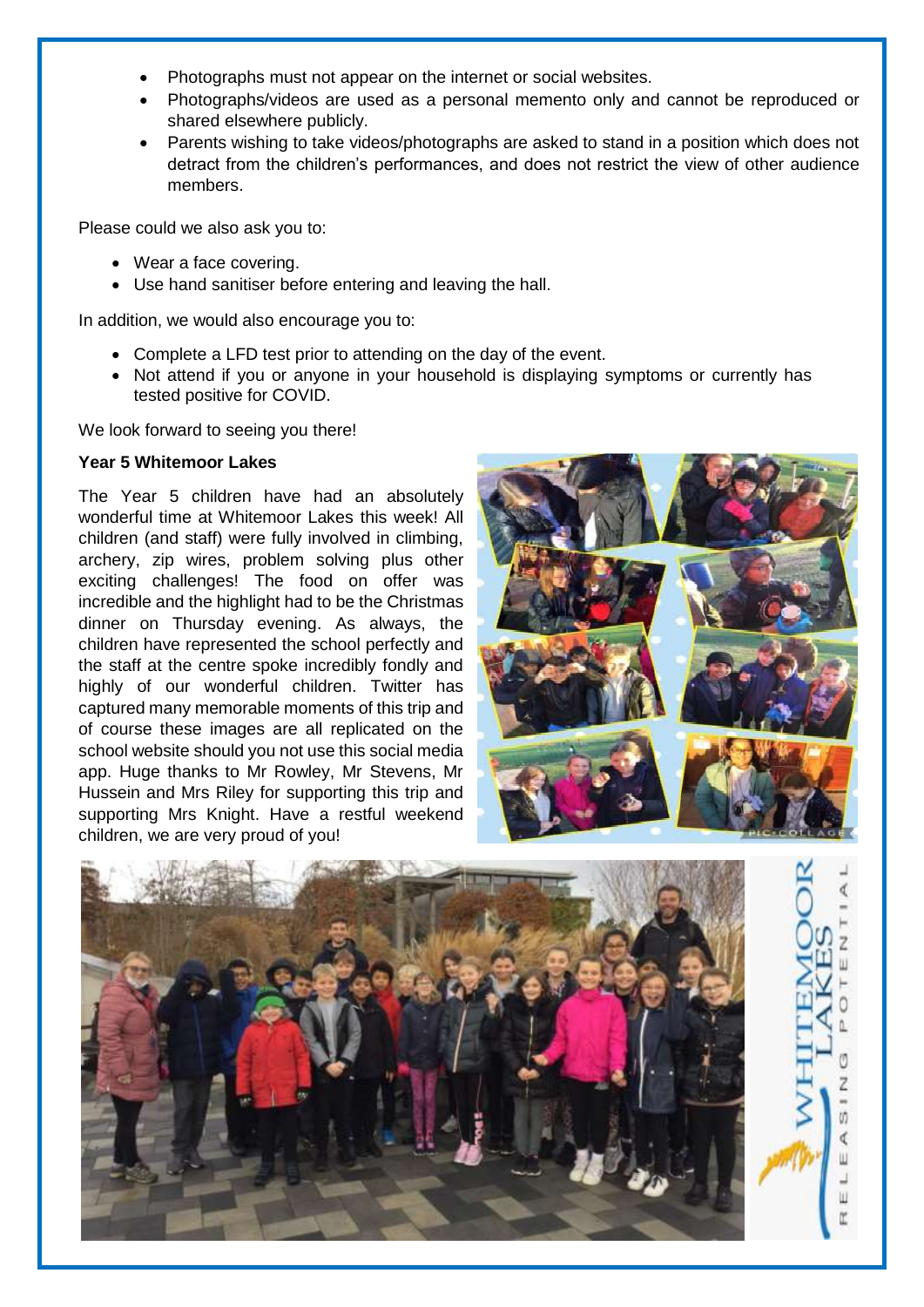

In association with



#### **'My School Fund' Initiative**

We announced some time ago that Shobnall Primary & Nursery School has joined the My School Fund initiative. This innovative scheme allows for us to be able to boost our school's budget with your help.

#### **How does it work?**

Parents, guardians and carers can sign up to the scheme for free and start earning cashback on the things they buy in participating retail stores, including Sainsbury's and Argos. As you spend, you'll receive 2% cashback in the form of eGift vouchers that can be redeemed in participating stores. By linking your spend to our school on the My School Fund website we'll also earn 1% cashback on your spend.

Add that all up across our school's network of families and together we can all make a big difference!

#### **How to get involved**

Visit myschoolfund.org to register for free and link to Shobnall Primary & Nursery School. From there, everything you spend in participating stores will go towards helping boost our budget, plus your own!

Sign up today at [myschoolfund.org.](http://www.myschoolfund.org/)



#### **Peveril Homes Christmas Card Competition**

We would like to congratulate Dexter J in Year 3, who has won the Peveril Homes Christmas Card Competition! We will be arranging a visit for him to visit the Peveril Homes Sales and Marketing Suite to collect his prize. He will also receive 50 copies of his winning design to give out to his friends and family. Well done, Dexter!

Congratulations also to Fatimah in Year 3 and Anthony in Year 2, two of the runners up, who will receive 10 of their own designs to distribute as they would like.

#### **Wellbeing Award for Schools**

Shobnall Primary & Nursery School achieved the WAS Award (Wellbeing Award for Schools) in 2018! Since then, we have taken part in *Happy Healthy Children Week* with other schools in JTMAT. We also celebrated *NHS Week* last academic year and *Hello Yellow Day* this year to raise awareness of mental health and wellbeing.

Shobnall Primary & Nursery School work with the Mental Health Support Team to help pupils who are suffering from mental health problems. This year, we have trained staff as ELSAs (Emotional Literacy Support Assistants), who are in school to help pupils.



Our next WAS Award inspection will take place on Friday 4 February 2022. Please complete the Parent Evaluation Form by clicking on the link below to give your invaluable views about the work we do as a school to support wellbeing.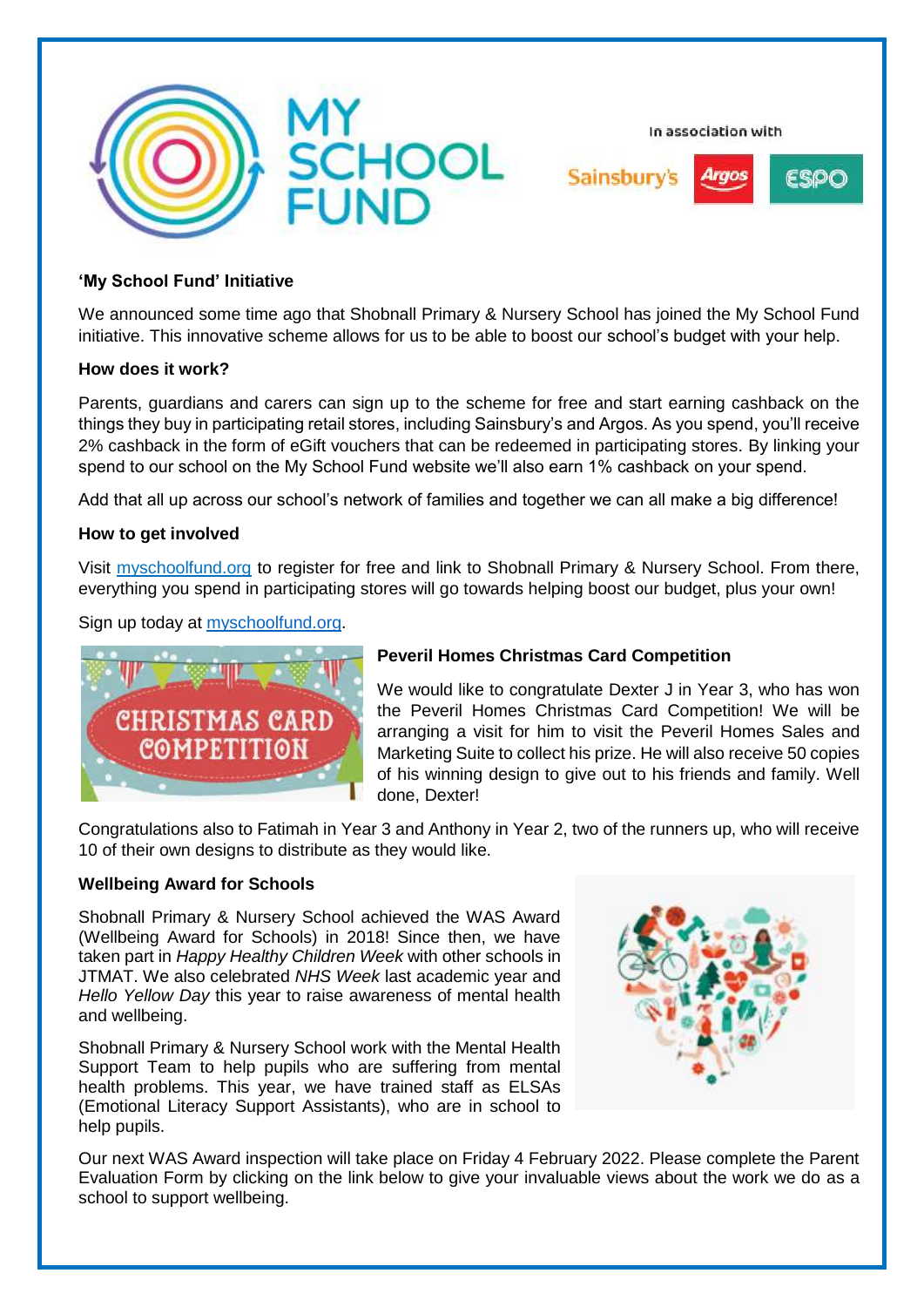Evaluation submissions are valid between: 16/11/2021 - 09/01/2022. Your submission will not be accepted outside of these dates.

Click [here](https://app.awardplace.co.uk/stakeholder-evaluations/user-survey/619382f398c66) or copy and paste the following [https://app.awardplace.co.uk/stakeholder-evaluations/user](https://app.awardplace.co.uk/stakeholder-evaluations/user-survey/619382f398c66)[survey/619382f398c66](https://app.awardplace.co.uk/stakeholder-evaluations/user-survey/619382f398c66) into your browser to access the survey. Many thanks for your support with this.

### **Online Safety Tips**

"Inappropriate" means different things to different people. What's acceptable for one age group, for example, may be unsuitable for a slightly younger audience. Online, young people can chance upon inappropriate content in various way – from pop-up ads to TikTok videos. The increasingly young age at which children become active in the digital world heightens the risk of them innocently running into something that they find upsetting or frightening. Trusted adults need to be able to help children be aware of what to do if they're exposed to age-inappropriate content.

In the guide, you'll find tips on a number of potential risks such as social media, gaming and adverts.

#### **School Uniform Exchange**

Please don't forget the *school uniform exchange*, which continues! There is a box situated by the gate on the school car park for any parents who have items they wish to donate. Please could we ask that these are cleaned and in good condition before placing in the box! Amy Roobottom continues sorting and collating this. As previously stated, if you wish to contact Amy to ask what is available that you might be in need of, please contact the school office via [shb-office@shb.jtmat.co.uk](mailto:shb-office@shb.jtmat.co.uk) and we will ensure this is forwarded to her.

#### **Hot Lunch Options – 6 December to 10 December 2021**

Please note that due to food shortages and issues with deliveries, the kitchen may have to change the menu at the last minute. Mrs Inger will try her best to keep everyone updated. Many thanks for your understanding. Lunch options for the forthcoming week are:

| <b>INDIAN WEEK 3 18th Oct, 15th Nov, 6th DeMONDAY</b>  |                                                                           | TUESDAY                                                                                | WEDNESDAY                                                      | THURSDAY                                                 | FRIDAY                                                   |
|--------------------------------------------------------|---------------------------------------------------------------------------|----------------------------------------------------------------------------------------|----------------------------------------------------------------|----------------------------------------------------------|----------------------------------------------------------|
| <b>MAIN DISH</b>                                       | Beef burger in a<br>soft bun                                              | Chicken and<br>vegetable pie                                                           | Roast Chicken and<br>Yorkshire pudding                         | Chilli beef                                              | Fish cake                                                |
| VEGETARIAN<br><b>MAIN DISH</b>                         | Quorn burger in a<br>soft bun                                             | Vegetarian<br><b>Bolognese</b>                                                         | Vegetarian toad in<br>the hole                                 | Cheese and<br>vegetable frittata                         | Cheese and bean.<br>wraps                                |
| <b>ACCOMPANIMENTS</b><br>$\overline{5}$                | <b>Herby</b> diced<br>potatoes<br>Baked beans<br>Garden peas<br>Salad bar | <b>Mashed potatoes</b><br>fluffy rice<br>Carrot batons<br><b>Broccoli</b><br>Salad Bar | Roast potatoes<br>Green cabbage<br>Sliced carrots<br>Salad bar | Potato wedges<br>Cauliflower<br>Garden peas<br>Salad bar | <b>Chips</b><br>Sweetcorn<br>Mushy peas<br>Salad bar     |
| DESSERTS                                               | Chocolate crunch                                                          | Jam sponge and<br>custard                                                              | Orange muffin                                                  | <b>Fruit meringues</b>                                   | Fruit and ice cream                                      |
| 0<br><b>FRESH FRUIT</b><br><b><i>&amp; YOGHURT</i></b> | Fresh fruit and<br>yoghurt                                                | Fresh fruit and<br>yoghurt                                                             | Fresh fruit and<br>yoghurt                                     | Fresh fruit and<br>yoghurt                               | Fresh fruit and<br>yoghurt                               |
| JACKET POTATOES<br><b><i>&amp; SANDWICHES</i></b>      | Jacket potato and<br>sandwiches with<br>various fillings                  | Jacket potato and<br>sandwiches with<br>various fillings                               | Jacket potato and<br>sandwiches with<br>various fillings       | Jacket potato and<br>sandwiches with<br>various fillings | Jacket potato and<br>sandwiches with<br>various fillings |



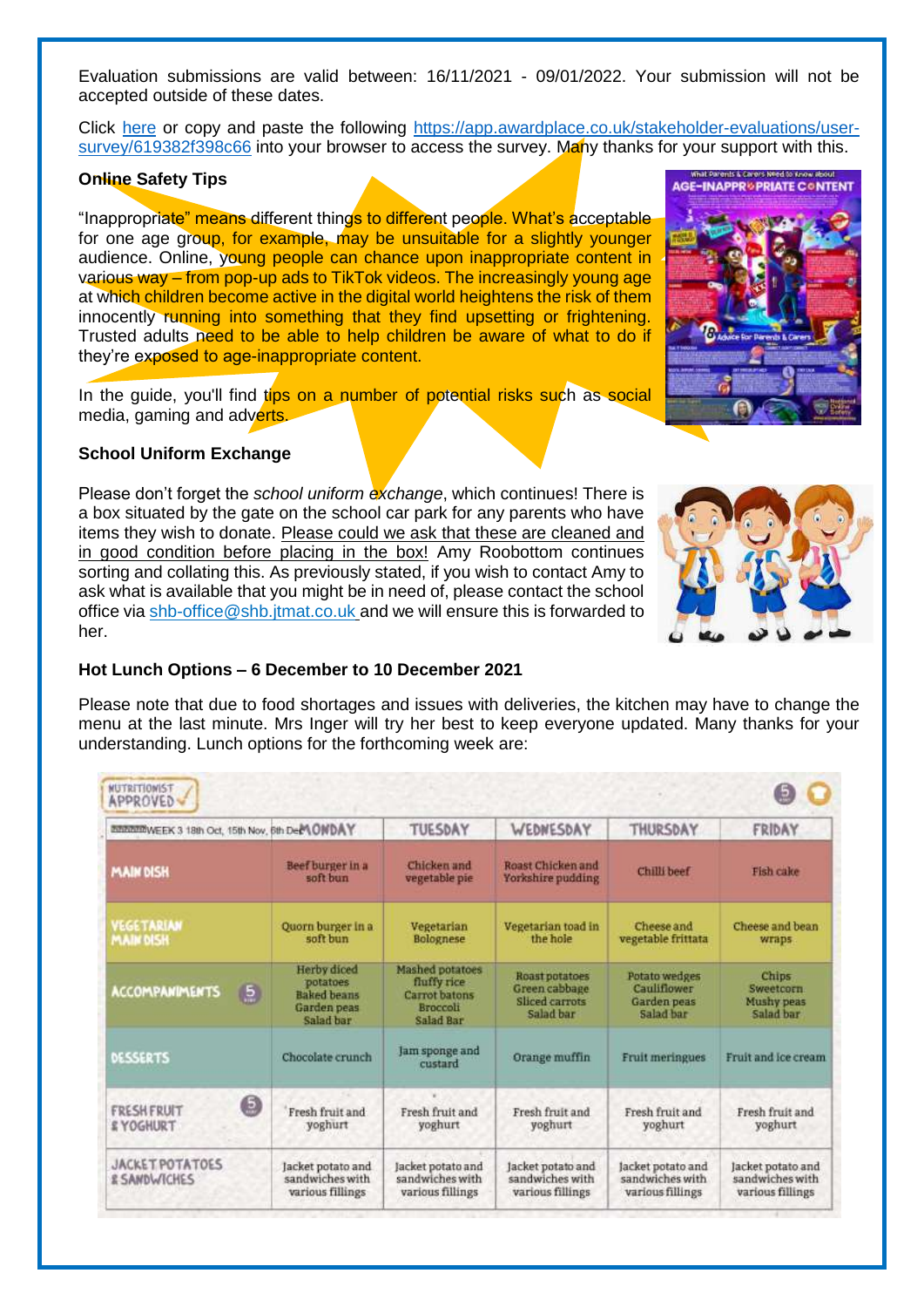### **Christingle!**

Monday 6 December 2021 will be our annual Christingle Assembly day. If you would like to send your child with a Christingle orange (please see instructions below), please ensure that it arrives in school on Monday!

*Please note that due to allergies, instead of using nuts to decorate the cocktail sticks, may we please ask that parents use alternatives such as sweets and dried fruit.*

Many thanks for your support!

# **Making a Christingle**

# Equipment:

- Orange
- · Four cocktail sticks
- · Sweets
- $\cdot$  Candle
- · Red ribbon

# **Instructions:**

- 1. Tie your red ribbon in a bow around the centre of the orange.
- 2. Place some sweets on your cocktail sticks.
- 3. Insert your cocktail sticks evenly around the centre of your orange.
- 4. Place your candle in the hole that your teacher has made at the top of the orange.

# **SHOBNALL SHOWCASE!**

Let's have a sneaky peek as to what has been going on in our classrooms this week…

#### **Nursery**

It's beginning to look a lot like Christmas in the Nursery classroom! The Christmas tree and decorations are up and some 'surprise' projects are under way, ready to bring home at the end of term! The children were very excited about opening the first door on our class advent calendar, with the anticipation of whose name would be drawn out of the festive box, to open it! Although our budding actors and actresses have been practicing hard for next week's Nativity performances, we have still managed to practice our subitising skills, and have listened to a story about Charlie Communication from our Commando Joe's work. We look forward to practicing this skill next week as part of our communication class challenge!

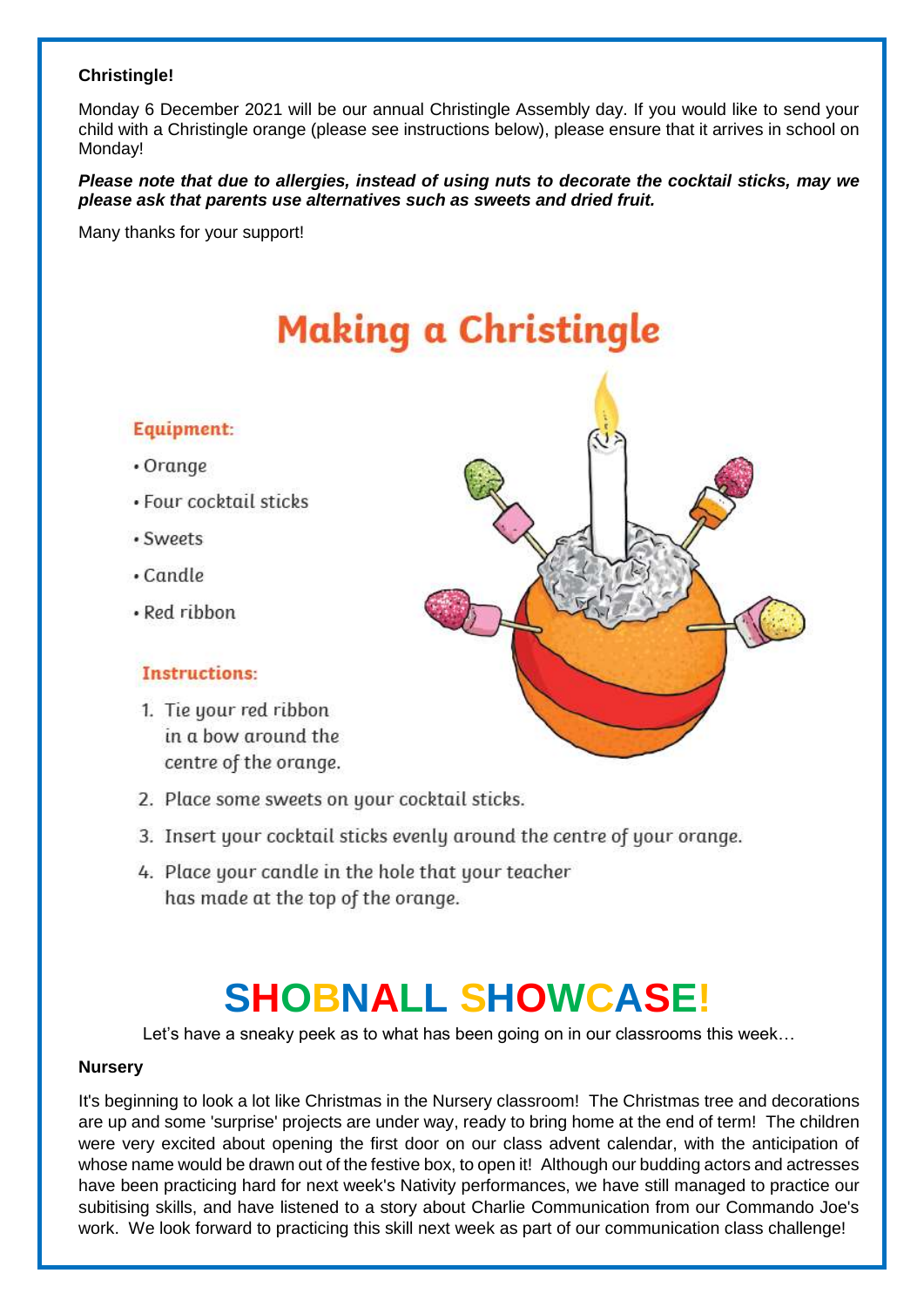#### **Reception**

We have certainly been getting into the Christmas spirit in Reception this week! The children have had great fun preparing presents and writing labels in the role area and have used their subitising skills to discuss and sort a variety of items. They have had fun sharing all about their decorations at home and we have been entrained all week with stories of Elf on the shelf…

'Alfie Elf was eating my brother's chocolates!'- Reggie

'My elf coloured minions on the bananas!' – Peta

'Rudie was riding on a unicorn and put chocolate spread all over the curtain and on a bit of toilet roll!'- Dahlia

'Charlie was jumping in marshmallows today!'- Charlotte

'He put snow on the table and wrote elf in it and put a sleigh in it!'- Isla

The children were also very excited to wear their festive jumpers and had a wonderful time putting decorations on our class Christmas tree. A wonderful start our Christmas celebrations!

#### **Year 1**

Year 1 have been exploring 'The Nightmare Before Christmas' in their writing. They have been learning how to use the conjunction 'and' to connect two ideas together. In our topic this week we have been looking at Religious Education. We have been focusing on the celebration of Christmas within Christianity. For this we have been focusing on gifts and giving. I hope you enjoy your tasty treats from the children! The children had a wonderful time making them! The Nativity draws closer and we have been practising the songs and actions within class.



#### **Year 2**

Year 2 have really got into the festive spirit this week with two rehearsals of the Nativity! It has been wonderful to see the children's confidence develop…we think all the Year 2 children are destined for the stage! In the afternoons the children have enjoyed their Geography lessons learning about the local area, map reading, looking at aerial images and creating their own maps of the Shobnall area. In English, the children have started writing their own version of 'Room on the Broom', they have been so creative within their writing and have worked hard to includes lots of expanded noun phrases, similes and alliteration to engage the reader.

#### **Year 3**

What a busy week Year 3 have had! We have been practicing our Cosy Christmas Celebration and cannot wait to share it with our parents and carers. Miss Pestridge is extremely impressed with how much time the children are putting into learning their lines and songs both in school and outside of school.

In Geography this week we have been using the atlases to locate hills and mountains in the UK. We have learnt all about the five different types of mountains and how they are formed. In our new Science topic 'Light', we have been exploring light sources and how light reflects on different surfaces. You have worked extremely hard this week, very well done Year 3.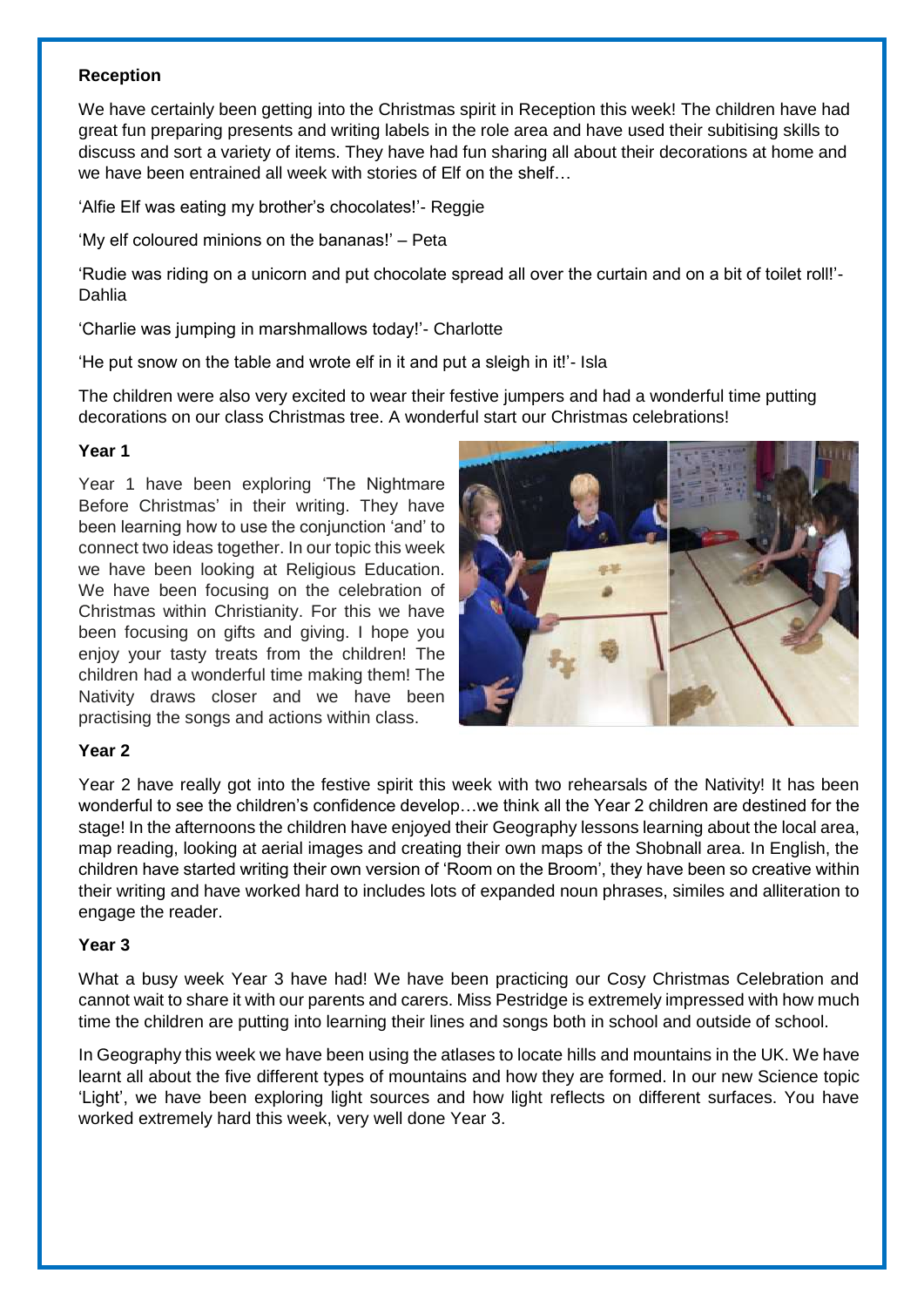

#### **Year 4**

Year 4 have had a lovely week this week. In English, the children have been learning about the issues of homelessness through the story of Mr Stink, which the children have thoroughly enjoyed! The children have started their new topic in Science looking at animals including humans and have started investigating the effects of sugar on the teeth. We have also continued our Geography unit this week, where the children have been researching the similarities and differences between European and North American countries. Finally, in Forest School this week the children have been decorating Christmas trees and cooking food on a fire! A wonderful week Year 4!

#### **Year 5**

Year 5 have thoroughly enjoyed this week at Whitemoor Lakes and their teamwork has been excellent! The pupils have enjoyed the activities and the meals which were fantastic. It was so lovely to have a Christmas themed trip as it has allowed us all to get into the Christmas spirit.

Throughout the trip, the pupils were very organised with their belongings and the rooms were quite tidy. The pupils enjoyed taking part in the 'Who can keep their room the tidiest competition'

It has been an absolute pleasure to take them away because their behaviour, manners and respect for the environment was exceptional.



#### **Year 6**

Year 6 have been impressing with their determination this week as they have learnt how to divide and multiply fractions, remembering numerous steps in order to ensure accuracy. It has also been our assessment week, the pupils have demonstrated what they know to arithmetic and reasoning tests. In English, we have been writing our own information texts based on South America - the children had the opportunity to choose their own subheadings based on an element of their choice ranging from landmarks to culture. It was great to see the children using what they had learnt through this unit and applying it to their independent writing. We have also been working on our D&T unit, using a steady hand to carefully solder resisters onto a printed circuit board, as we begin to create our Christmas tree decorations including electricity.

#### **Reading Corner**

This week's recommended read is for children aged 6+…

# **How the Grinch Stole Christmas**

*Written by Dr. Seuss*

No Christmas season is complete without the Grinch and all of the Whos in Whoville who help him find the true meaning of Christmas. With its whimsical images and hilarious rhymes, *The Grinch Who Stole Christmas* delivers a serious message about the commercialization of Christmas. With a heart "two sizes too small," the Grinch steals all of the Whos' gifts, decorations and food (even the Who Pudding and Roast Beast!) Those Whos, however, aren't phased, and Christmas goes on anyway. Their simple, yet still joyful celebration helps the green guy see the error of his Grinchy ways and realize that Christmas is really about the spirit of the season and being together. The classic Dr. Seuss story was originally published in 1957, and its message is more appropriate



today than ever as we're too often overwhelmed with gift lists and menus and decorations. This book is a great way to remind readers young and old that Christmas means a whole lot more.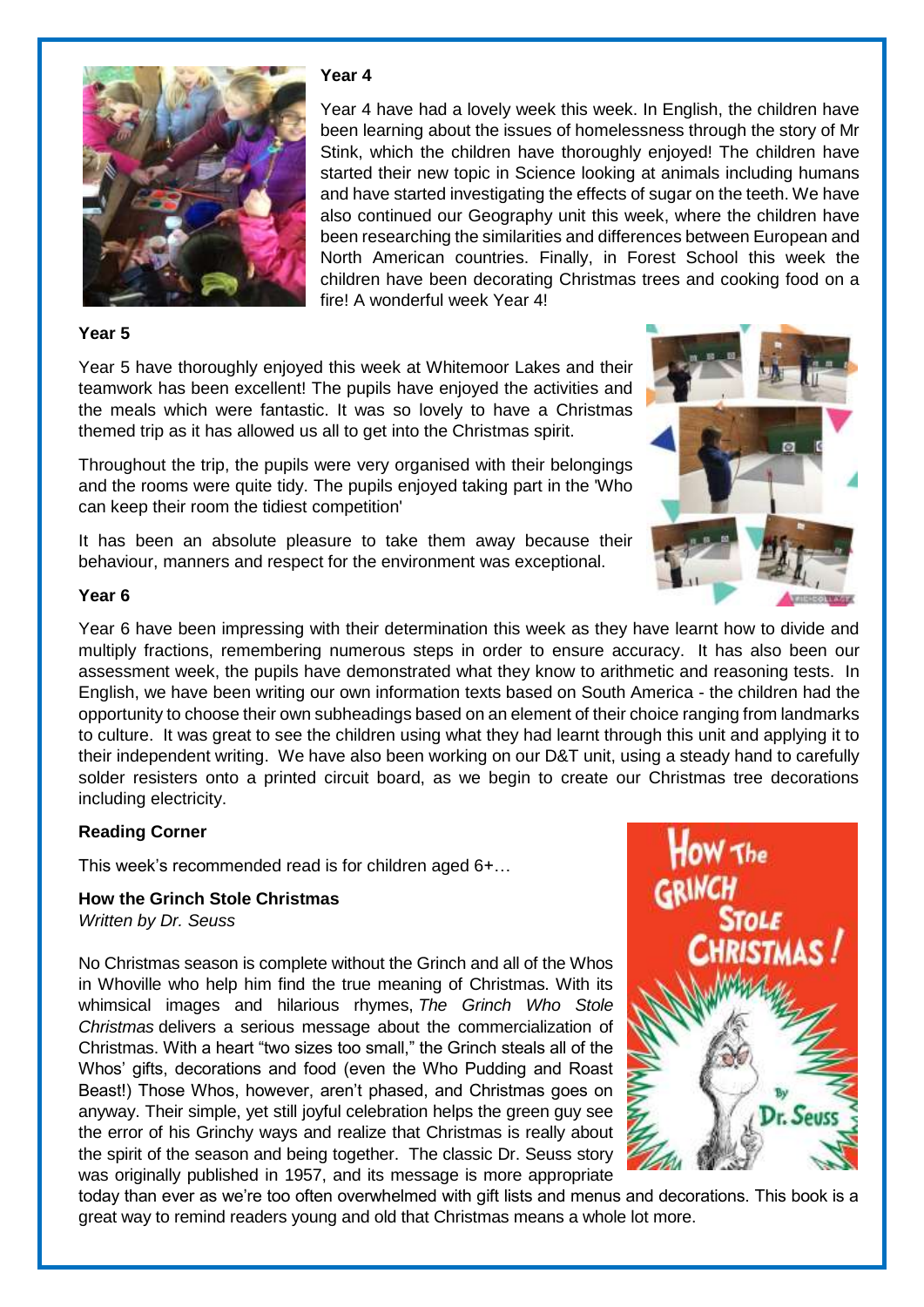### **Head Teacher's Awards Lunchtime Star Awards**

| <b>Reception</b>  | Esme E              | Yahya K   |
|-------------------|---------------------|-----------|
| <b>Year 1</b>     | Meerab <sub>N</sub> | Kristen T |
| <b>Year 2</b>     | Zaef R              | Jonah Y-M |
| <b>Year 3</b>     | Dexter J            | Alfie P   |
| <b>Year 4</b>     | Oscar T             | Darcey G  |
| Year 5            | ALLI                |           |
| Year <sub>6</sub> | Adam Ch             | Aseed H   |

| <b>Reception</b> | Evie J  |
|------------------|---------|
| Year 1           | Aliz K  |
| Year 2           | Reece A |
| Year 3           | Lily J  |
| Year 4           | Jess M  |
| Year 5           | Josh M  |
| Year 6           | Alys J  |

# **Team Points**

| <b>Team Points</b>                | <b>Claymills</b> | <b>Rosliston</b> | <b>Sinai</b>     | Trent            |
|-----------------------------------|------------------|------------------|------------------|------------------|
| Points (Week Ending<br>(03.12.21) | 217              | 149              | 153              | 193              |
| Position                          | $1st - 4$ Points | $4th - 1$ Point  | $3rd - 2$ Points | $2nd - 3$ Points |
| <b>Running Total</b>              | 45               | 17               | 30               | 28               |

# **Autumn Term Diary Dates**

| <b>Event</b>                               | <b>Date/Time</b>                                  |
|--------------------------------------------|---------------------------------------------------|
| Christingle                                | Monday 6 <sup>th</sup> December 2021              |
| <b>EYFS Nativity</b>                       | Tuesday 7th December 2021, 9.15am                 |
| <b>EYFS Nativity</b>                       | Wednesday 8 <sup>th</sup> December 2021, 9.15am   |
| <b>PFA Christmas Movie Night</b>           | Thursday 9th December 2021, 3.30pm                |
| Year 3 Cosy Celebration                    | Friday 10 <sup>th</sup> December 2021, 9.15am     |
| <b>KS1 Nativity</b>                        | Monday 13 <sup>th</sup> December 2021, 9.15am AND |
|                                            | 2.00pm                                            |
| Christmas Lunch                            | Wednesday 15 <sup>th</sup> December 2021          |
| Whole School Trip to Pantomime - Lichfield | Thursday 16 <sup>th</sup> December 2021, 1.30pm   |
| Garrick, Peter Pan                         |                                                   |
| <b>School Closes for Christmas</b>         | Thursday 16th December 2021                       |
| <b>INSET Day</b>                           | Friday 17th December 2021                         |

# **Diary Dates 2021-2022**

| <b>Event</b>                       | <b>Date/Time</b>                                                   |
|------------------------------------|--------------------------------------------------------------------|
| <b>School Closes for Christmas</b> | Thursday 16th December 2021                                        |
| <b>INSET Day</b>                   | Friday 17th December 2021                                          |
| <b>School Reopens for Pupils</b>   | Tuesday 4 <sup>th</sup> January 2022                               |
| <b>Young Voices</b>                | Thursday 27 <sup>th</sup> January 2022                             |
| School Closes for Half-Term        | Friday 18th February 2022                                          |
| <b>INSET Day</b>                   | Monday 28th February 2022                                          |
| <b>School Reopens for Pupils</b>   | Tuesday 1 <sup>st</sup> March 2022                                 |
| <b>School Closes for Easter</b>    | Friday 8 <sup>th</sup> April 2022                                  |
| <b>School Reopens for Pupils</b>   | Monday 25th April 2022                                             |
| May Day Bank Holiday               | Monday 2 <sup>nd</sup> May 2022                                    |
| Key Stage 2 SATs Week              | Monday 9 <sup>th</sup> May 2022 - Friday 13 <sup>th</sup> May 2022 |
| School Closes for Half-Term        | Friday 27th May 2022                                               |
| <b>INSET Day</b>                   | Monday 6 <sup>th</sup> June 2022                                   |
| <b>School Reopens for Pupils</b>   | Tuesday 7 <sup>th</sup> June 2022                                  |
| <b>JTMAT INSET Day</b>             | Friday 8 <sup>th</sup> July 2022                                   |
| <b>School Closes for Summer</b>    | Wednesday 20 <sup>th</sup> July 2022                               |